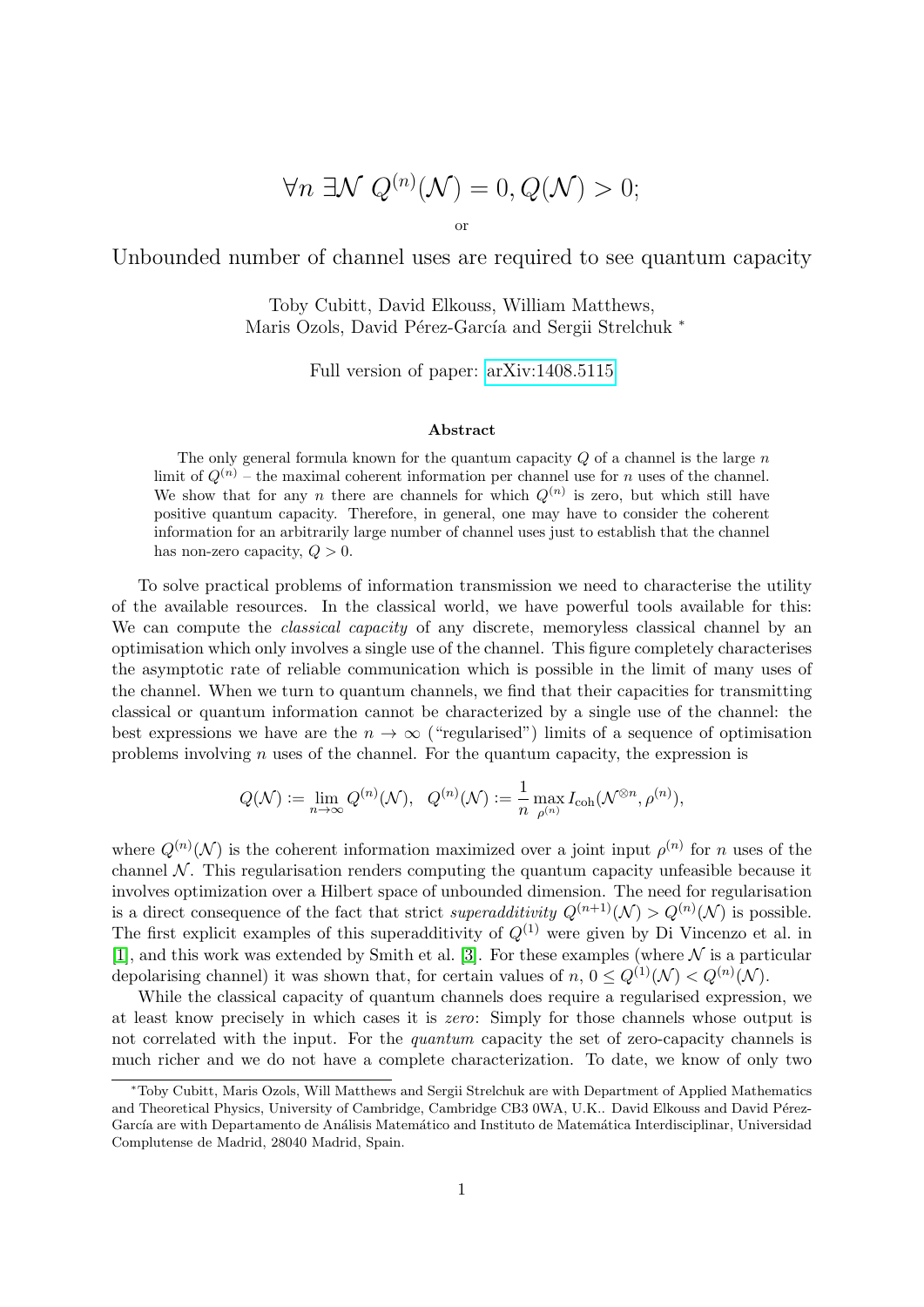effective criteria for zero quantum capacity: Antidegradable channels, from whose environment one can can reproduce the output, have  $Q = 0$  by the no-cloning theorem. *PPT-binding* channels can only distribute PPT entanglement, which cannot be distilled by local operations and classical communication and, these too have  $Q = 0$ . Remarkably, it is possible to take two quantum channels,  $\mathcal{N}_1$  antidegradable and  $\mathcal{N}_2$  PPT-binding, so that  $Q(\mathcal{N}_1) = Q(\mathcal{N}_2) = 0$ , which when used together can transmit quantum information reliably i.e.  $Q(\mathcal{N}_1 \otimes \mathcal{N}_2) > 0$ . This phenomenon, called "superactivation", was discovered by Smith and Yard [\[4\]](#page-3-1). They used their examples to construct a single channel  $\mathcal N$  exhibiting an extreme form of superadditivity of  $Q^{(1)}$ , where  $0 = Q^{(1)}(\mathcal{N}) < Q^{(2)}(\mathcal{N})$ . In their construction, having two uses of N effectively enables one use of  $\mathcal{N}_1$  and one of  $\mathcal{N}_2$ .

These recent additivity violation results demonstrated how much we still don't understand about communication over quantum channels, and have raised many basic questions about the structure of quantum Shannon theory. Just how badly behaved can superadditivity be? One might hope that, in general, at least in order to determine whether a channel has any nonzero quantum capacity or not, one only needs to look at a finite number of uses of a channel. Indeed, since the Smith and Yard construction relies on combining the only two known types of zero-capacity channel, one might even dare to hope that two copies is enough for this.

**Our main result** is that for any n, one can construct a channel N such that  $Q^{(n)}(\mathcal{N}) = 0$  but  $Q(N) > 0$ . So one may have to look through an arbitrary number of uses of the channel just to decide whether the channel has any quantum capacity at all! In fact, this is also the first proof that there can be a gap between  $Q^{(n)}(\mathcal{N})$  and the quantum capacity for arbitrarily large n.

The first indication that such a result may be true comes from the work of Watrous [\[5\]](#page-3-2) where it was shown that an arbitrary large number of copies of a bipartite quantum state might be required for entanglement distillation facilitated by two-way classical communication. Our result can be regarded as the counterpart of [\[5\]](#page-3-2) for the quantum capacity. However, the proof ideas and techniques of [\[5\]](#page-3-2) require two-way communication, thus they are not applicable in the usual capacity setting. Our result is instead based on the construction of Smith and Yard, and the intuition provided by Oppenheim's commentary thereon [\[2\]](#page-2-1), but we have to extend these ideas quite carefully to obtain the desired channel properties for any value of  $n$ .

A natural question which we leave open is whether a stronger form of the result holds, which gives a constant upper bound on the channel dimension. It is even conceivable that the presence of quantum capacity is undecidable, which would imply the stronger form of result mentioned. We will now give an overview of our channel construction and proof.

## Channel construction.

The erasure channel with erasure probability p is  $\mathcal{E}_p^{\mathsf{A}\to\mathsf{FB}} := (1-p)|0\rangle\langle 0|^{\mathsf{F}} \otimes \mathcal{I}^{\mathsf{A}\to\mathsf{B}} + p|1\rangle\langle 1|^{\mathsf{F}} \otimes$  $1^B/(\dim(B))$ , where  $\mathcal{I}^{A\to B}$  is the identity channel from A to B, and F is the erasure flag.

The channel  $\Gamma^{A\rightarrow B}$  belongs to the class of PPT entanglement-binding channels whose Choi state is an approximate *pbit* (*private bit*) [\[6\]](#page-3-3). The system **A** consists of subsystems aA and **B** of subsystems bB. If Alice (holding  $aA$ ) and Bob (holding bB) share the Choi state for  $\Gamma$  then they cannot distill any entanglement (since the state is PPT), while if Bob obtains Alice's "shield" A they can distill by one-way classical communication from Alice to Bob. We show that Γ can be constructed with  $A = A_1 \dots A_N$  and  $B = B_1 \dots B_N$  consisting of N parts, such that even if Bob only receives part  $A_i$  of Alice's shield for any i, they obtain approximately one ebit of one-way distillable entanglement. Let  $\tilde{\Gamma}_{\kappa}^{\mathbf{A}\to\mathbf{FB}}:=\mathcal{E}_{\kappa}^{\mathbf{B}\to\mathbf{FB}}\circ\Gamma^{\mathbf{A}\to\mathbf{B}}$  be a noisy version of the channel  $\Gamma$ . Our construction uses channels of the form

$$
\mathcal{M}^{\mathsf{SA}\to\mathsf{SFB}} := \mathcal{P}_0^{\mathsf{S}\to\mathsf{S}} \otimes \tilde{\Gamma}_{\kappa}^{\mathsf{A}\to\mathsf{FB}} + \mathcal{P}_1^{\mathsf{S}\to\mathsf{S}} \otimes \mathcal{E}_p^{\mathsf{A}\to\mathsf{FB}}.\tag{1}
$$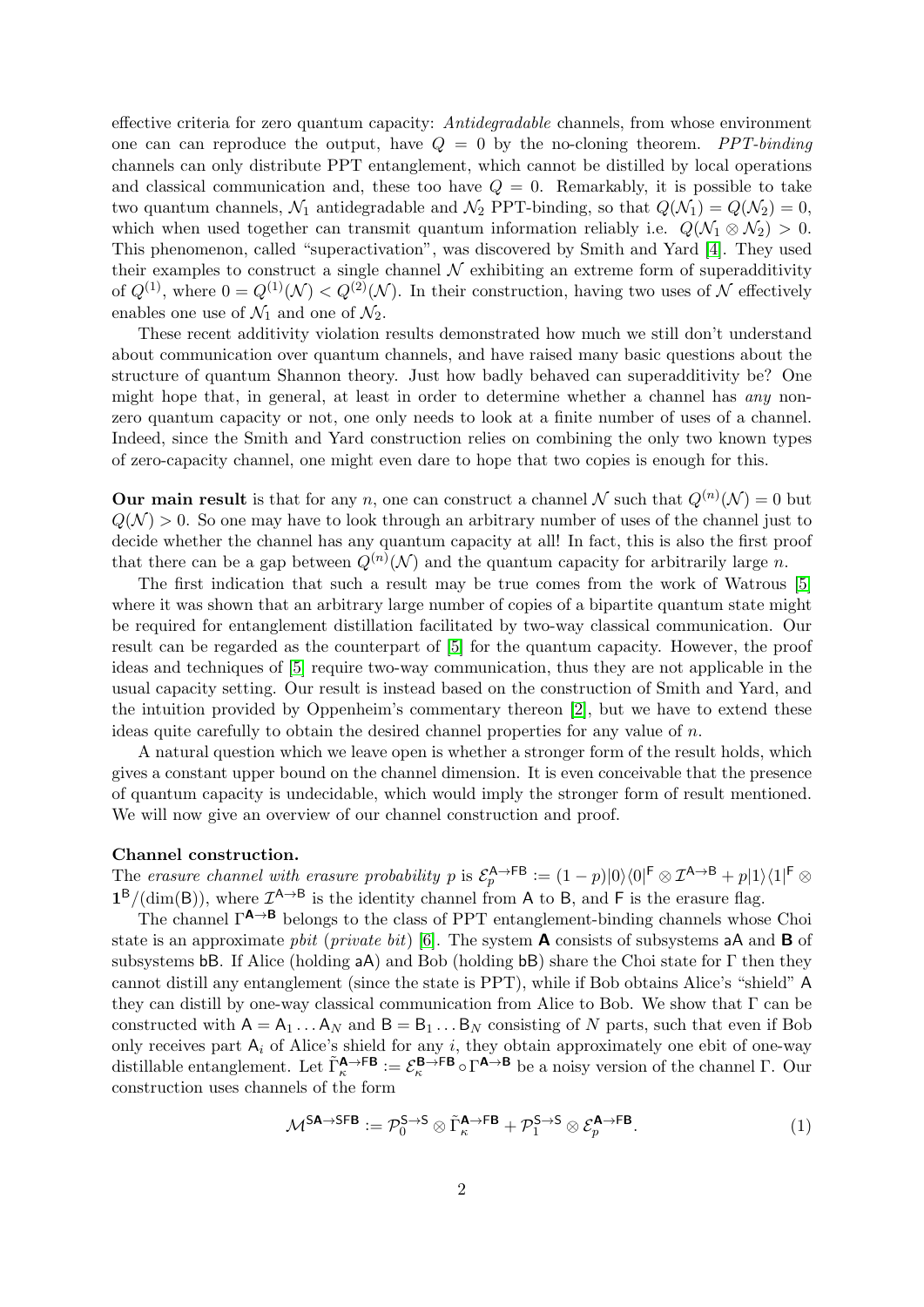Here  $\mathcal{P}_{i}^{\mathsf{S}\to\mathsf{S}}$  projects onto the *i*-th computational basis vector of the qubit system S which thereby acts as a classical switch allowing Alice to choose whether the channel acts as  $\mathcal{E}_p$  or  $\tilde{\Gamma}_{\kappa}$  on the main input A. S is retained in the output which lets Bob learn which choice was made.

<span id="page-2-2"></span>**Theorem 1.** For any positive integer n, if  $\kappa \in (0,1/2)$  and  $p \in ((1+\kappa^n)^{-1/n},1)$  then there exists a channel  $\Gamma$  such that  $Q^{(n)}(\mathcal{M}) = 0$  and  $Q(\mathcal{M}) > 0$ .

## Proof ingredients.

The proof of Theorem [1](#page-2-2) is divided in two parts. We first prove that, given n and  $\kappa$ , for any  $\Gamma$  with zero capacity there is a range of p that makes the coherent information of  $\mathcal{M}^{\otimes n}$  zero. In the second part we prove that there exists  $\Gamma$  with zero capacity such that M has positive capacity.

For the first part we can simplify the analysis of  $\mathcal{M}^{\otimes n}$  by showing that it is optimal to make a definite choice (i.e. a computational basis state input) for each of the n switch registers. For each possible setting of the n switches, the coherent information is a convex combination of the coherent information for three cases, weighted by their probabilities: (a) every channel erases, (b) all of the  $\mathcal{E}_p$  erase but not all Γ erase, (c) at least one of the  $\mathcal{E}_p$  does not erase (and therefore acts as the identity channel). The coherent information for cases  $(b)$  and  $(c)$  can be upper bounded respectively by zero and  $H(R)$ , where R is a system that purifies the input. For (a) it is bounded above by  $-H(R)$ . Weighting by the probabilities, we find that the total coherent information is bounded by  $(1 - (1 + \kappa^n)p^n)H(\mathsf{R})$ . This allows us to conclude that for any n and  $\kappa$  we can find p such that the coherent information of n uses of the channel is zero.

To prove the second part of Theorem [1,](#page-2-2) we show that for fixed  $\kappa, p$  we can find a Γ with a shield of N parts (as described in Section 2) such that the coherent information of  $N+1$ uses of the channel M is positive for some  $N + 1 > n$ . We number the channel uses  $0, \ldots, N$ and label the systems involved in the  $i$ -th use of the channel with superscript  $i$ . Consider the following input. The switch registers are set to choose  $\tilde{\Gamma}_{\kappa}$  for use 0 and  $\mathcal{E}_p$  for the remaining uses  $1, \ldots, N$ . We maximally entangle subsystem  $A_i^0$  of  $A^0$  (which is acted on by  $\tilde{\Gamma}_{\kappa}$ ) with subsystem  $A_1^i$  of  $A^i$  (acted on by an erasure channel). We also maximally entangle subsystem  $a^0$  of  $A^0$  with a purifying reference system a which is retained by Alice. The remaining input subsystems are set to an arbitrary pure state. The resulting coherent information is a convex combination of cases where (a)  $\tilde{\Gamma}_{\kappa}$  erases, (b)  $\tilde{\Gamma}_{\kappa}$  does not erase but all the  $\mathcal{E}_p$  erase, and (c)  $\tilde{\Gamma}_{\kappa}$ and at least one  $\mathcal{E}_p$  do not erase. Case (a) contributes coherent information  $-1$  weighted by its probability  $\kappa$ . Case (b) contributes approximately zero coherent information (due to a standard property of pbits). In case (c), after channel use 0, Alice and Bob share the Choi state of Γ on systems  $ab^0A_1^1B_1^0 \ldots A_1^NB_N^0$ , and after the N uses of  $\mathcal{E}_p$  at least one of  $A_1^1 \ldots A_1^N$  (the *j*-th one in the figure) reaches Bob unerased. They then share a state with approximately one ebit of one-way distillable entanglement (coherent information  $+1$ ). This contribution is weighted by the probability  $(1 - \kappa)(1 - p^N)$ . We show that for  $p \in (0, 1)$ ,  $\kappa \in (0, 1/2)$ , we can find a  $\Gamma$  with large enough N for which the overall coherent information is positive, proving that  $Q(\mathcal{M}) > 0$ .

## References

- <span id="page-2-0"></span>[1] D. P. DiVincenzo, P. W. Shor, and J. A. Smolin, "Quantum-channel capacity of very noisy channels," Phys. Rev. A, vol. 57, no. 2, pp. 830–839, Feb 1998.
- <span id="page-2-1"></span>[2] J. Oppenheim, "For Quantum Information, Two Wrongs Can Make a Right," Science 321, 1783 (2008).